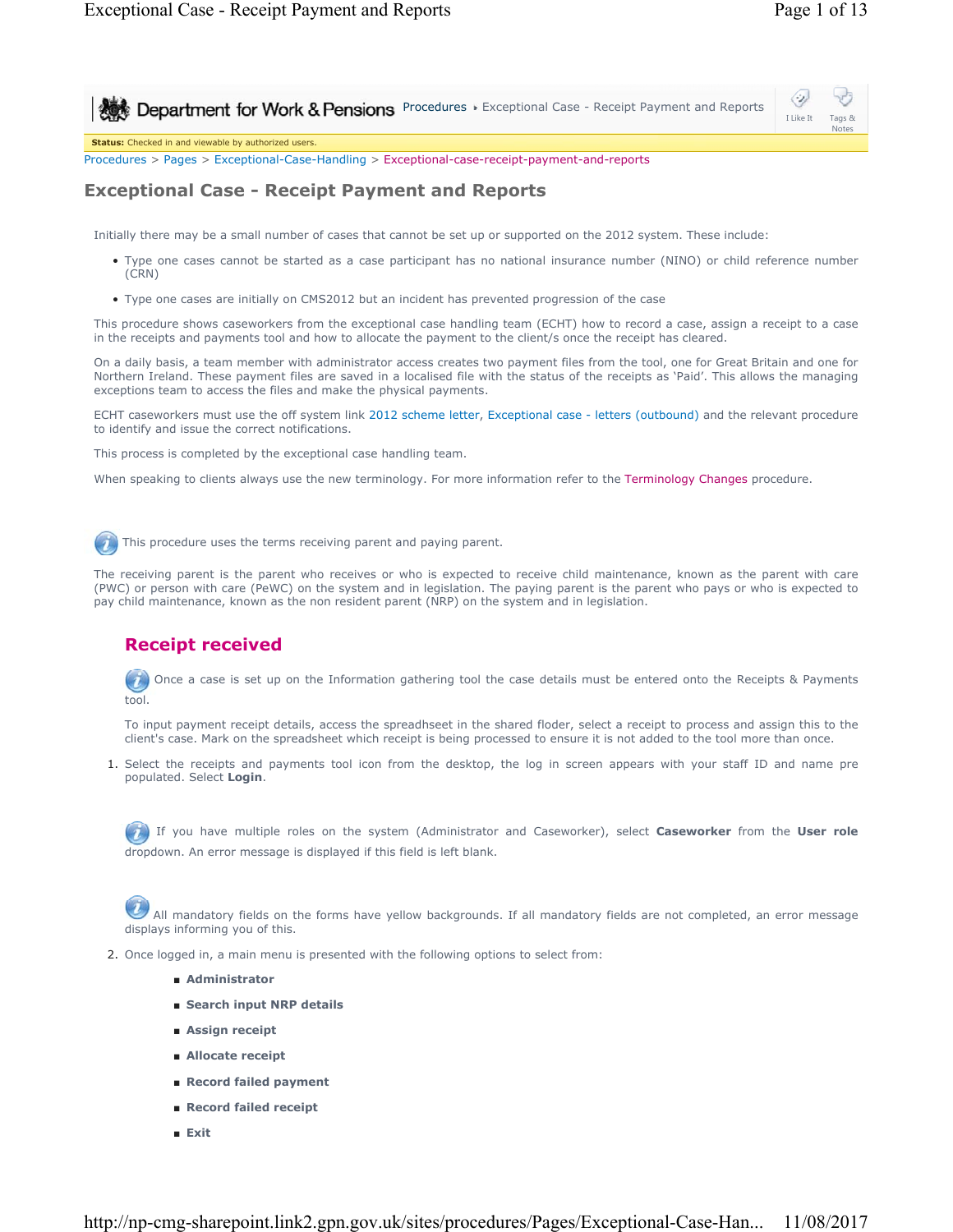# **Add client case details**

3. Once logged into the system, select **Search input NRP details** from the list in the main menu, the NRP personal details **screen** appears:

| SST0116.01.001-V0.1                                                           |                                                                                          |                                                                                                     |                                                                                                |                                                                                                               |                                   |
|-------------------------------------------------------------------------------|------------------------------------------------------------------------------------------|-----------------------------------------------------------------------------------------------------|------------------------------------------------------------------------------------------------|---------------------------------------------------------------------------------------------------------------|-----------------------------------|
| <b>Child Maintenance</b><br>Group                                             |                                                                                          |                                                                                                     |                                                                                                |                                                                                                               | Input NRP Personal Details Screen |
| Non Resident Parent<br>Jurisdiction: NI                                       | NRP - ECH Reference:<br>ECH112233<br>$\vert \mathbf{v} \vert$                            | NRP Name:<br>Mickey Mouse                                                                           |                                                                                                |                                                                                                               | NRP DOB:<br>01/01/1950            |
| Current Case List: 11111111                                                   | Case Reference<br>22222222<br>77777778<br>77777779<br>77777787<br>$\left  \cdot \right $ | <b>PWC Reference</b><br>ECH112234<br>ECH112236<br><b>ECH777777</b><br><b>ECH777777</b><br>ECH777787 | <b>PWC Name</b><br>Minnie Mouse<br>Joanne Bloggs<br>Susan Smith<br>Susan Smith<br>Jane Dickens | <b>PWC DoB</b><br>02/02/1951<br>22/03/1987<br>11/02/1960<br>11/02/1960<br>30/10/1978<br>$\blacktriangleright$ | Add Case<br>Edit Case             |
| Current User: 10062847 - Stephen Phoenix<br>User Role: Case Worker            | Cancel                                                                                   |                                                                                                     |                                                                                                |                                                                                                               | Submit                            |
| System name: Transfer of Receipts to Future Scheme<br>System date: 06/11/2012 |                                                                                          |                                                                                                     |                                                                                                |                                                                                                               |                                   |

- 4. Complete the following fields on the **NRP personal details** screen using the information provided on the applications tool:
	- **NRP ECH Reference** this must be the ECH reference number (not a NINO, even if the paying parent has one)
	- **NRP Name**
	- **NRP DOB** the date of birth of the paying parent dd/mm/yyyy
	- **Jurisdiction** From the dropdown select GB or NI
- 5. Once the paying parent details are entered, the **Add Case** button is enabled. This allows you to enter the receiving parent details.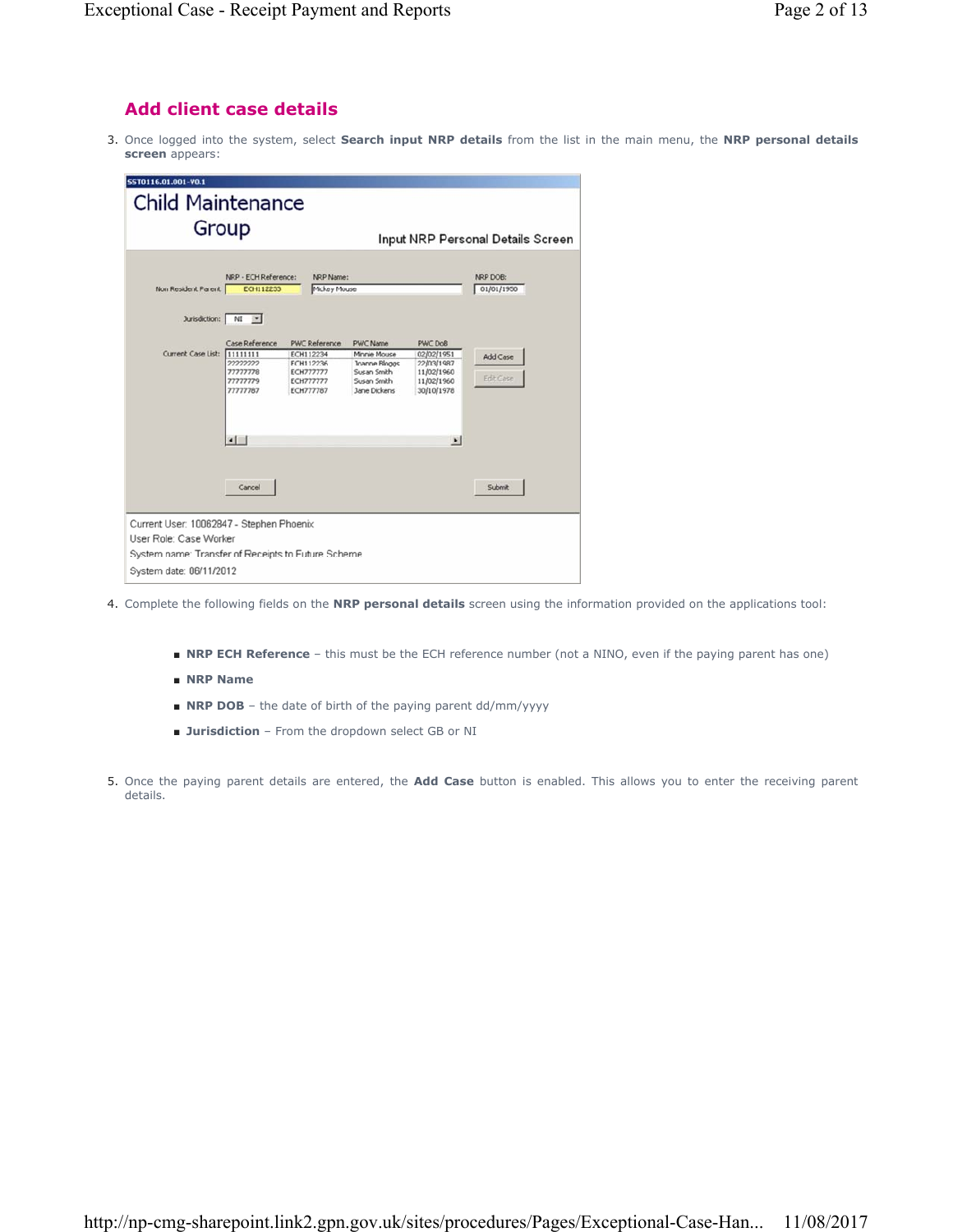6. Select the **Add Case** button the following screen is displayed:

| Group<br>Case Reference:<br>1-11111111<br><b>PWC ECH Reference</b><br>PWC Name:<br>PWC DOB:<br><b>PWC One</b><br>ECH111112<br>26/04/1963<br>Case Opening Balance:<br>£70.00<br>Sort<br><b>Account</b><br>Roll<br><b>Account Name</b><br>Number<br><b>End Date</b><br>Code<br>Number<br>11-11-11 11111111<br>PWC Bank Accounts: Account One<br><b>Add New</b><br>Account<br><b>Effective Date</b><br><b>End Date</b><br>Amount<br>Assessments: 01/09/2012<br>£35.00<br>Add New<br>Assessment<br>Receipt Reference<br>Amount<br><b>Date</b><br>Payments: ECH291112000001<br>29/11/2012<br>£20.00<br>ECH291112000003<br>£100.00<br>29/11/2012<br>Submit<br>Cancel | Case Details Screen | <b>Child Maintenance</b> |  |  |  |
|----------------------------------------------------------------------------------------------------------------------------------------------------------------------------------------------------------------------------------------------------------------------------------------------------------------------------------------------------------------------------------------------------------------------------------------------------------------------------------------------------------------------------------------------------------------------------------------------------------------------------------------------------------------|---------------------|--------------------------|--|--|--|
|                                                                                                                                                                                                                                                                                                                                                                                                                                                                                                                                                                                                                                                                |                     |                          |  |  |  |
|                                                                                                                                                                                                                                                                                                                                                                                                                                                                                                                                                                                                                                                                |                     |                          |  |  |  |
|                                                                                                                                                                                                                                                                                                                                                                                                                                                                                                                                                                                                                                                                |                     |                          |  |  |  |
|                                                                                                                                                                                                                                                                                                                                                                                                                                                                                                                                                                                                                                                                |                     |                          |  |  |  |
|                                                                                                                                                                                                                                                                                                                                                                                                                                                                                                                                                                                                                                                                |                     |                          |  |  |  |
|                                                                                                                                                                                                                                                                                                                                                                                                                                                                                                                                                                                                                                                                |                     |                          |  |  |  |
|                                                                                                                                                                                                                                                                                                                                                                                                                                                                                                                                                                                                                                                                |                     |                          |  |  |  |
|                                                                                                                                                                                                                                                                                                                                                                                                                                                                                                                                                                                                                                                                |                     |                          |  |  |  |
|                                                                                                                                                                                                                                                                                                                                                                                                                                                                                                                                                                                                                                                                |                     |                          |  |  |  |
|                                                                                                                                                                                                                                                                                                                                                                                                                                                                                                                                                                                                                                                                |                     |                          |  |  |  |
|                                                                                                                                                                                                                                                                                                                                                                                                                                                                                                                                                                                                                                                                |                     |                          |  |  |  |
|                                                                                                                                                                                                                                                                                                                                                                                                                                                                                                                                                                                                                                                                |                     |                          |  |  |  |
|                                                                                                                                                                                                                                                                                                                                                                                                                                                                                                                                                                                                                                                                |                     |                          |  |  |  |
|                                                                                                                                                                                                                                                                                                                                                                                                                                                                                                                                                                                                                                                                |                     |                          |  |  |  |
|                                                                                                                                                                                                                                                                                                                                                                                                                                                                                                                                                                                                                                                                |                     |                          |  |  |  |
|                                                                                                                                                                                                                                                                                                                                                                                                                                                                                                                                                                                                                                                                |                     |                          |  |  |  |
|                                                                                                                                                                                                                                                                                                                                                                                                                                                                                                                                                                                                                                                                |                     |                          |  |  |  |
|                                                                                                                                                                                                                                                                                                                                                                                                                                                                                                                                                                                                                                                                |                     |                          |  |  |  |
| Current User: 42361310 - Paul J Cox                                                                                                                                                                                                                                                                                                                                                                                                                                                                                                                                                                                                                            |                     |                          |  |  |  |
| User Role: Case Worker                                                                                                                                                                                                                                                                                                                                                                                                                                                                                                                                                                                                                                         |                     |                          |  |  |  |

- 7. Complete the following fields in the **Case details screen**:
	- **Case Reference** numeric, one digit followed by a hyphen then eight digits
	- **PWC Reference** the receiving parent's ECH reference number
	- **PWC Name**
	- **PWC DOB** (date of birth of the receiving parent dd/mm/yyyy)
- From the main menu go to the **Search input NRP details** screen and enter the ECH number, this brings the client details on the screen. Select the appropriate case from the list and select the **edit case** button, the case details screen is displayed. 8.
- 9. Select the **Add New Account** button, and within the screen that displays, enter the opening balance and all relevant accounts. Select **submit** to save data and return to **Case Details** screen.

If a balance has already been added to the account an error message is displayed. Repeat this for all appropriate accounts.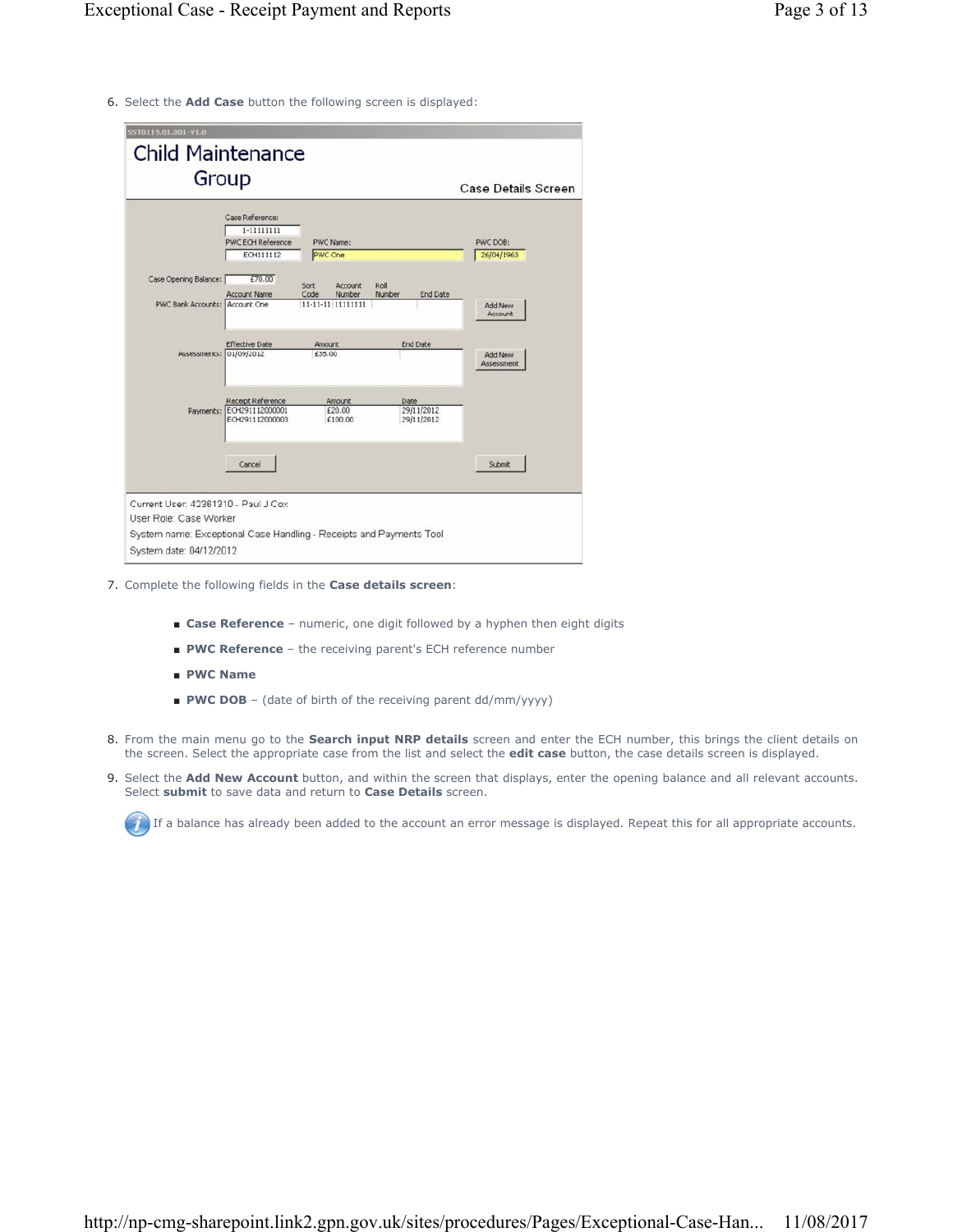| frmAccountInput: Form                              | Department for Work & Pensions<br><b>Child Maintenance Group</b> |
|----------------------------------------------------|------------------------------------------------------------------|
|                                                    | Account Input screen                                             |
| Case Reference<br>-99999990<br><b>Account Name</b> | <b>PWC Name</b><br>Arnold Baker                                  |
| LO-LSDO Arrears<br>Opening balance                 | Current balance<br>£1560.00                                      |
| <b>Assessment Amount</b><br>£65.00                 | <b>Receipt Allocation Amount</b>                                 |
| Cancel                                             | Submit                                                           |
|                                                    |                                                                  |

# **Enter receiving parent's bank details**

10. Enter the receiving parent's bank details, select the **Add New Account** button, the following screen appears:

| SST0116.01.001-V0.1<br><b>Child Maintenance</b><br>Group                                                                                                       | Add New Bank Account Screen |
|----------------------------------------------------------------------------------------------------------------------------------------------------------------|-----------------------------|
| PWC Account Name:<br>Account Type<br>C Bank Account<br>PWC Sort code:<br><b><i>C</i></b> Building Society<br>PWC Account Number:<br>PWC Roll Number:<br>Cancel | Submit                      |
| Current User: 10062847 - Stephen Phoenix<br>User Role: Case Worker                                                                                             |                             |
| System name: Transfer of Receipts to Future Scheme<br>System date: 06/11/2012                                                                                  |                             |

(iii) Unlike CMS2012 where a receiving parent can have more than one bank account on a multiple case, a receiving parent who has multiple cases on the ECH system may only have one bank account set up to receive payments.

**(7)** Ensure that any bank account details provided at the application stage are validated in bank wizard before adding them to the system. For more information refer to Bank Wizard in Internet Explorer and copy the following link into the address bar http://bankval/.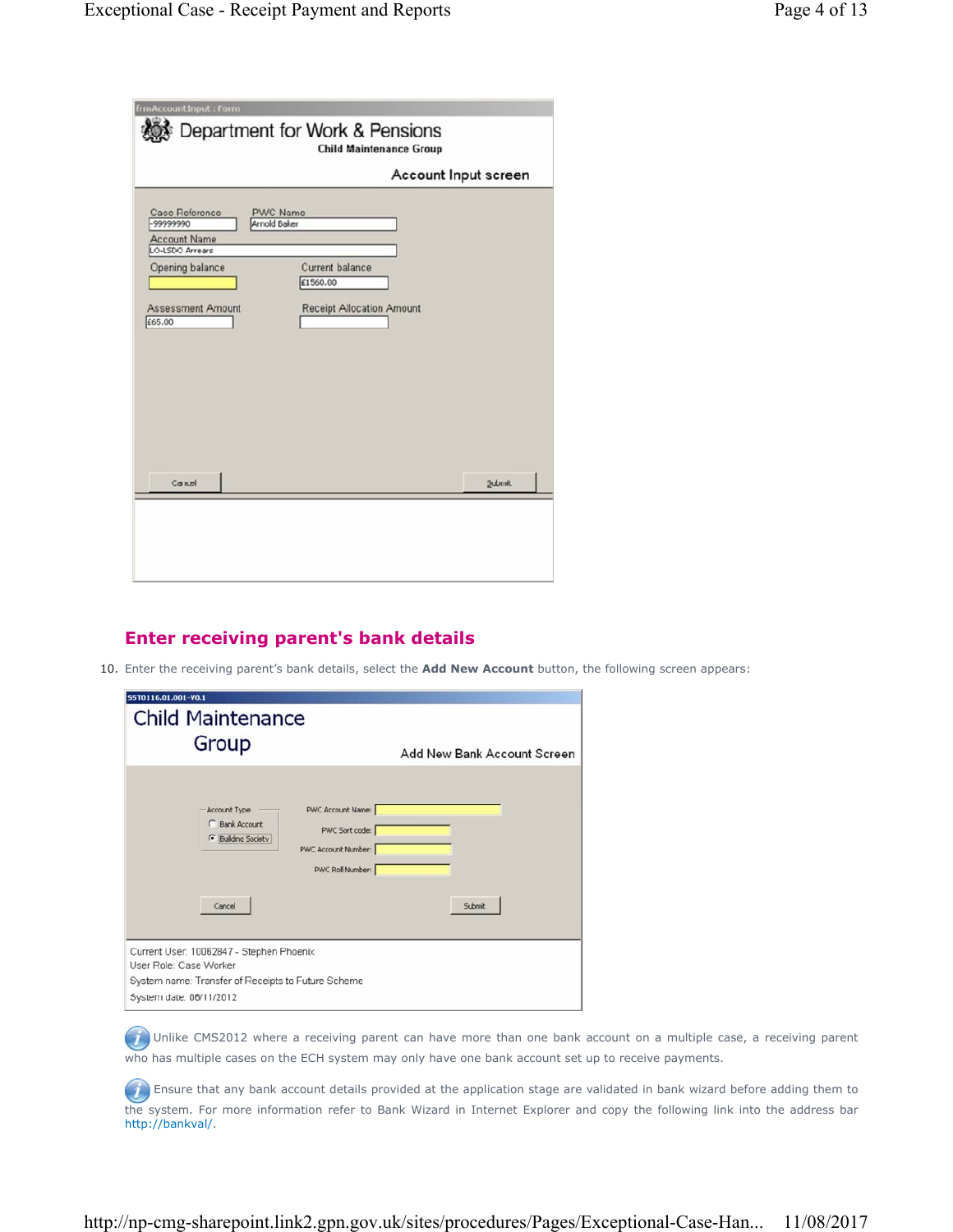- 11. Select the Account Type as Bank Account or Building Society and enter the following details in the relevant fields:
	- **PWC Account Name**
	- **PWC Sort Code**
	- **PWC Account Number**
	- **PWC Roll Number** This is only required for a building society account
- 12. Once all of the details are entered, select the **Submit** button to retain the bank details and return back to the Case details **screen**. The bank details are visible in the **PWC bank accounts** field.

# **Add assessment to case**

13. Select the **Add New Assessment** button, the following screen is displayed:

| SST0116.01.001-V0.1<br><b>Child Maintenance</b><br>Group                                                                                            | <b>Add New Assessment Screen</b> |
|-----------------------------------------------------------------------------------------------------------------------------------------------------|----------------------------------|
| Effective Date:<br>Amount:                                                                                                                          | End Date:<br>£0.00               |
| Cancel                                                                                                                                              | Submit                           |
| Current User. 10062847 - Stephen Phoenix<br>User Role: Case Worker<br>System name: Transfer of Receipts to Future Scheme<br>System date: 06/11/2012 |                                  |

- 14. Enter the assessment details gathered from the calculation tool in the following fields:
	- **Effective date** this date cannot be earlier than the date the case was added to the system
	- **Amount** the amount of the assessment
	- **End date** this is not mandatory and only required when an end date has been confirmed
- 15. Once the details are entered, select the **Submit** button to retain the assessment details and return back to the Case details **screen**. The assessment is visible in the **Assessments** field.
- 16. Select **Submit** on the **Case details screen** to retain the receiving parent's case and return you to the paying parent personal details screen.

Note that the receiving parent's details are now added to the **Current Case List** field.

- 17. Where there is more than one receiving parent on the case repeat **steps 6-14** for each receiving parent.
- 18. Once all of the relevant parties have been added to the case select the **Submit** button on the NRP personal details screen to save the case details on the system.

Ensure you do not select the **Cancel** button at this stage as all entered data will not be saved. Only select this if a mistake has been made while entering the case details to start the process again.

# **Assign receipt to case**

19. Once logged into the system, select **Assign receipts** from the list, the **Assign Receipt to NRP** screen appears as below.: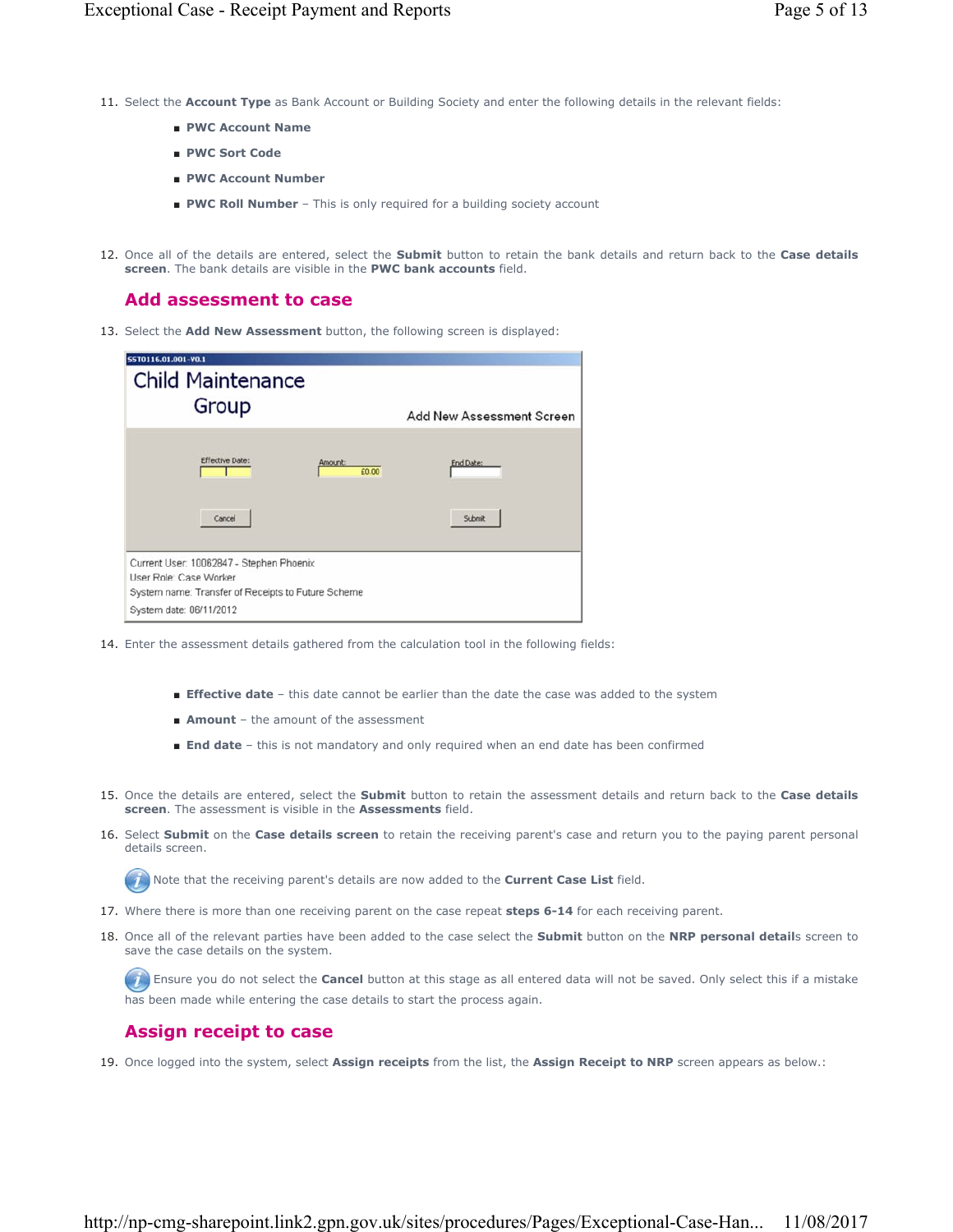| 55T0116.01.001-V0.1        |                                                    |                                                                                  |                              |
|----------------------------|----------------------------------------------------|----------------------------------------------------------------------------------|------------------------------|
|                            | <b>Child Maintenance</b>                           |                                                                                  |                              |
|                            |                                                    |                                                                                  |                              |
|                            | Group                                              |                                                                                  | Assign Receipt To NRP Screen |
|                            | NRP - ECH Reference:                               | NRP Name:                                                                        | NRP DOB:                     |
|                            | Receipt Type:                                      | Receipt<br>Receipt<br>Amount:<br><b>Banked Date:</b><br>$\overline{\mathcal{L}}$ |                              |
| <b>History of Receipts</b> | Receipt Reference                                  | Receipt Type<br>Receipt Amount                                                   | <b>Banked Date</b>           |
| Assigned to NRP:           |                                                    |                                                                                  |                              |
|                            |                                                    |                                                                                  |                              |
|                            |                                                    |                                                                                  |                              |
|                            | Cancel                                             |                                                                                  | Submit                       |
|                            |                                                    |                                                                                  |                              |
|                            | Current User: 10062847 - Stephen Phoenix           |                                                                                  |                              |
| User Role: Case Worker     |                                                    |                                                                                  |                              |
|                            | System name: Transfer of Receipts to Future Scheme |                                                                                  |                              |
| System date: 06/11/2012    |                                                    |                                                                                  |                              |

#### 20. Complete the following fields:

- **NRP ECH Reference** Input the ECH reference number
- **NRP Name** (not mandatory)
- **NRP DOB** not mandatory)
- **Receipt Type**  DEO, DER
- **Receipt Amount**
- **Receipt Banked Date**  the date the receipt was received into the 2012 system.
- 21. The **History Of Receipts Assigned To NRP** field shows any receipts that have been assigned to the case.
- 22. Once all the details are entered, select the **Submit** button, this saves and records the receipt into the system with your staff ID and today's date.

 $\bullet$  Once the receipt has been assigned to the case, the system automatically sets a clearance time for the receipt in line with the method of payment.

# **Allocate receipts**

When an assigned receipt has cleared, it appears on your **Allocate receipts list screen**. This list must be checked on a daily basis to allocate any receipts that have cleared.



 $\left(\overrightarrow{i}\right)$  Note - receipts will not appear on this list if it has not completed the clearance time.

23. Select **Allocate Receipts** from the main menu in the receipts and payments tool. The **Allocate Receipts list screen** appears as below.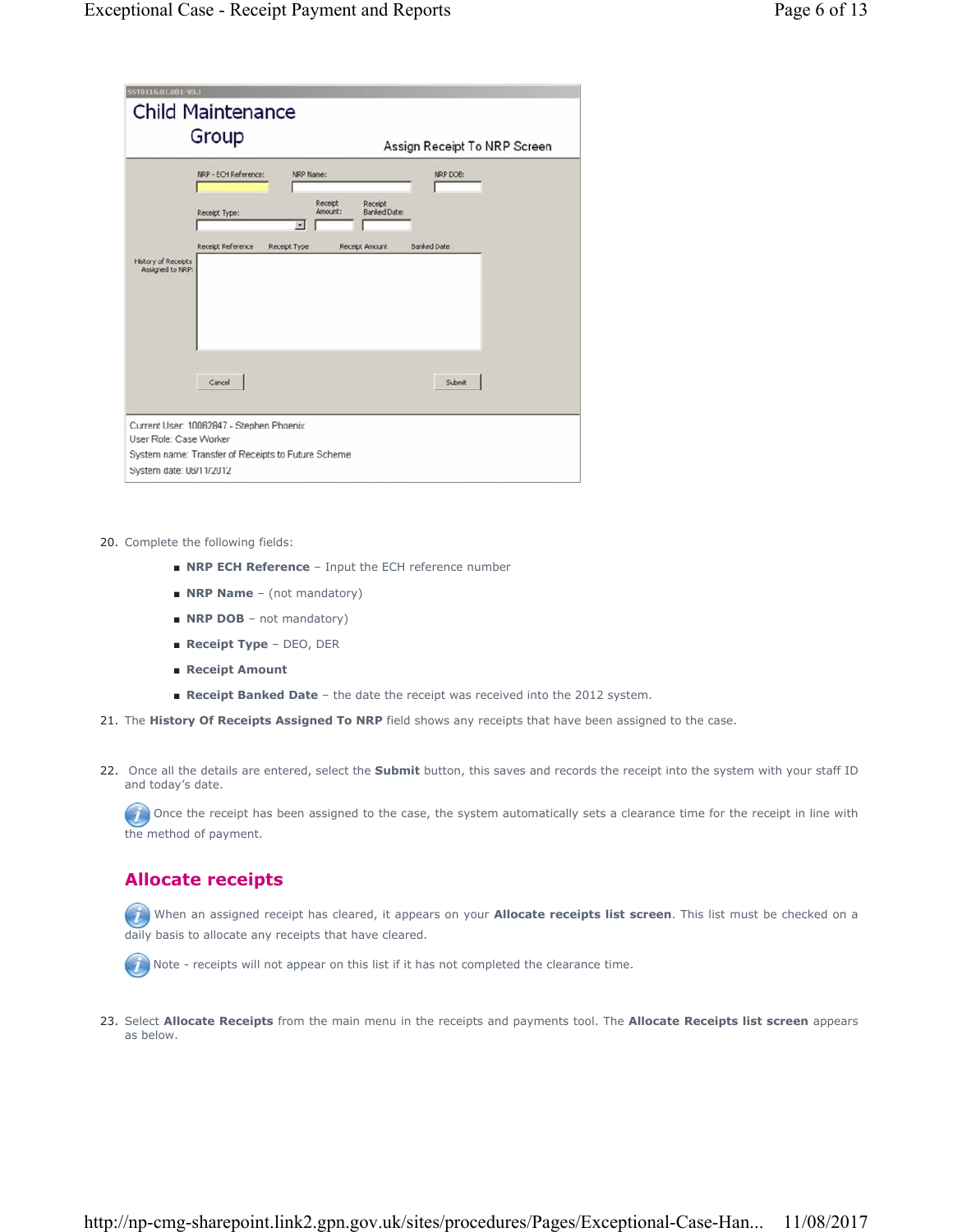| SST0116.01.001-V0.1<br><b>Child Maintenance</b>    |                               |
|----------------------------------------------------|-------------------------------|
| Group                                              | Allocate Receipts List Screen |
| Assigned and Cleared Receipts:                     |                               |
|                                                    |                               |
|                                                    |                               |
|                                                    |                               |
|                                                    |                               |
|                                                    |                               |
|                                                    |                               |
|                                                    |                               |
| Cancel                                             | Allocate<br>Receipt           |
| Current User: 10062847 - Stephen Phoenix           |                               |
| User Role: System Administrator                    |                               |
| System name: Transfer of Receipts to Future Scheme |                               |
| System date: 18/10/2012                            |                               |

24. All receipts that have cleared appear in the **Assigned** and **Cleared Receipts** field with the following information:

- **ECH reference**
- **NRP name**
- **Receipt amount**
- **Receipt type**
- **Receipt banked date**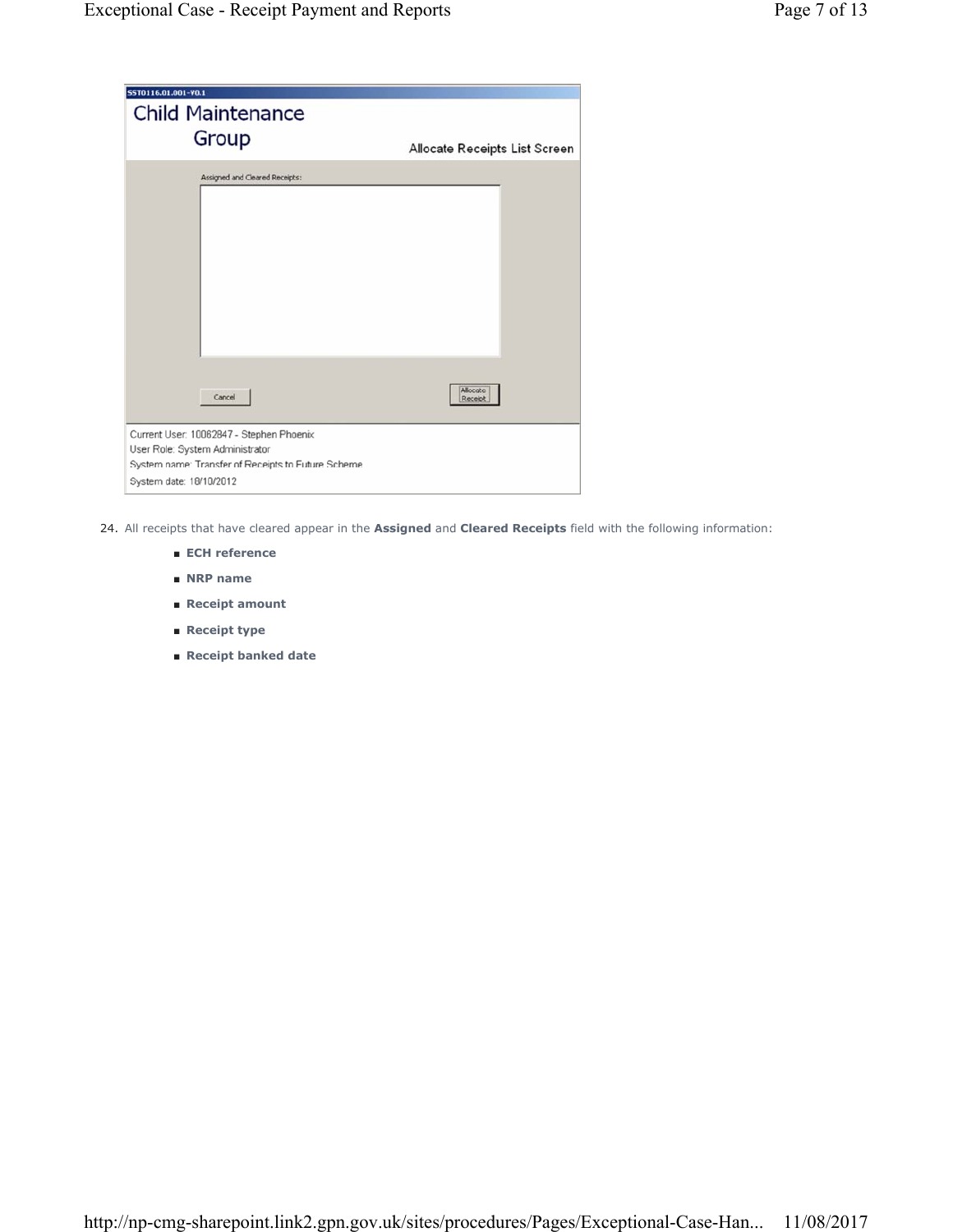25. Highlight a receipt and select the **Allocate receipt** button. The Allocate receipt screen appears as below.

| SST0119.01.001-V4.22                                                  |                                  | Department for Work & Pensions<br><b>Child Maintenance Group</b>    |                                       |                    |                         |                         |
|-----------------------------------------------------------------------|----------------------------------|---------------------------------------------------------------------|---------------------------------------|--------------------|-------------------------|-------------------------|
|                                                                       |                                  |                                                                     |                                       |                    | Allocate Receipt Screen |                         |
| <b>NRP Reference</b><br><b>ECH000001</b><br>Assign Receipt Allocation | <b>NRP Name</b><br>Homer Simpson |                                                                     | Receipt Amount Outstanding<br>£100.00 |                    |                         |                         |
| Case Reference                                                        | <b>PWC Reference</b>             | <b>PWC Name</b>                                                     | Assessment<br>Amount                  | Current<br>Balance | Allocation<br>Amount    | Allocate to<br>Accounts |
| 9-12345678                                                            | ECH000002                        | Marge Simpson                                                       | £51.48                                | £51.48             | £0.00                   | Allocate                |
|                                                                       |                                  |                                                                     |                                       |                    |                         |                         |
|                                                                       |                                  |                                                                     |                                       | Total              | £0.00                   |                         |
| Cancel                                                                | Refund                           |                                                                     |                                       |                    | <b>Submit</b>           |                         |
| Current User:<br>User Role: Case Worker<br>System date: 05/01/2015    |                                  | System name: Exceptional Case Handling - Receipts and Payments Tool |                                       |                    |                         |                         |

- 26. The following fields are pre-populated with the following details:
	- **NRP reference** paying parent NINO or ECH reference number
	- **NRP name**
	- **Receipt amount outstanding** the amount of the receipt to be allocated
- 27. The **Assign Receipt Allocation** field holds the details of all of the receiving parent's, this shows as a list. The following fields are pre populated for each receiving parent:
	- **Case reference** this is the numeric reference with one digit followed by a hyphen then eight digits
	- PWC reference the receiving parent NINO or ECH reference number
	- **PWC name**
	- **Assessment amount** the current assessment amount
	- **Current balance** this information is gathered from the assessment performed on the offline calculation tool.
- 28. Select the **Allocate** button to allocate the amount to accounts. If there is more than one receiving parent, allocate the funds to each receiving parent in line with payment hierarchy until all of the payment has been allocated. For further information refer to Payment Hierarchy Summary.

 $(n)$  Note that the system does not allow partial allocation of the receipt, all of the funds must be allocated to allow the receipt to post successfully.

29. To allocate receipts to different account types, highlight the appropriate account in the accounts screen and select Select (see screenshot below). Record the receipt amount as at step **28** above.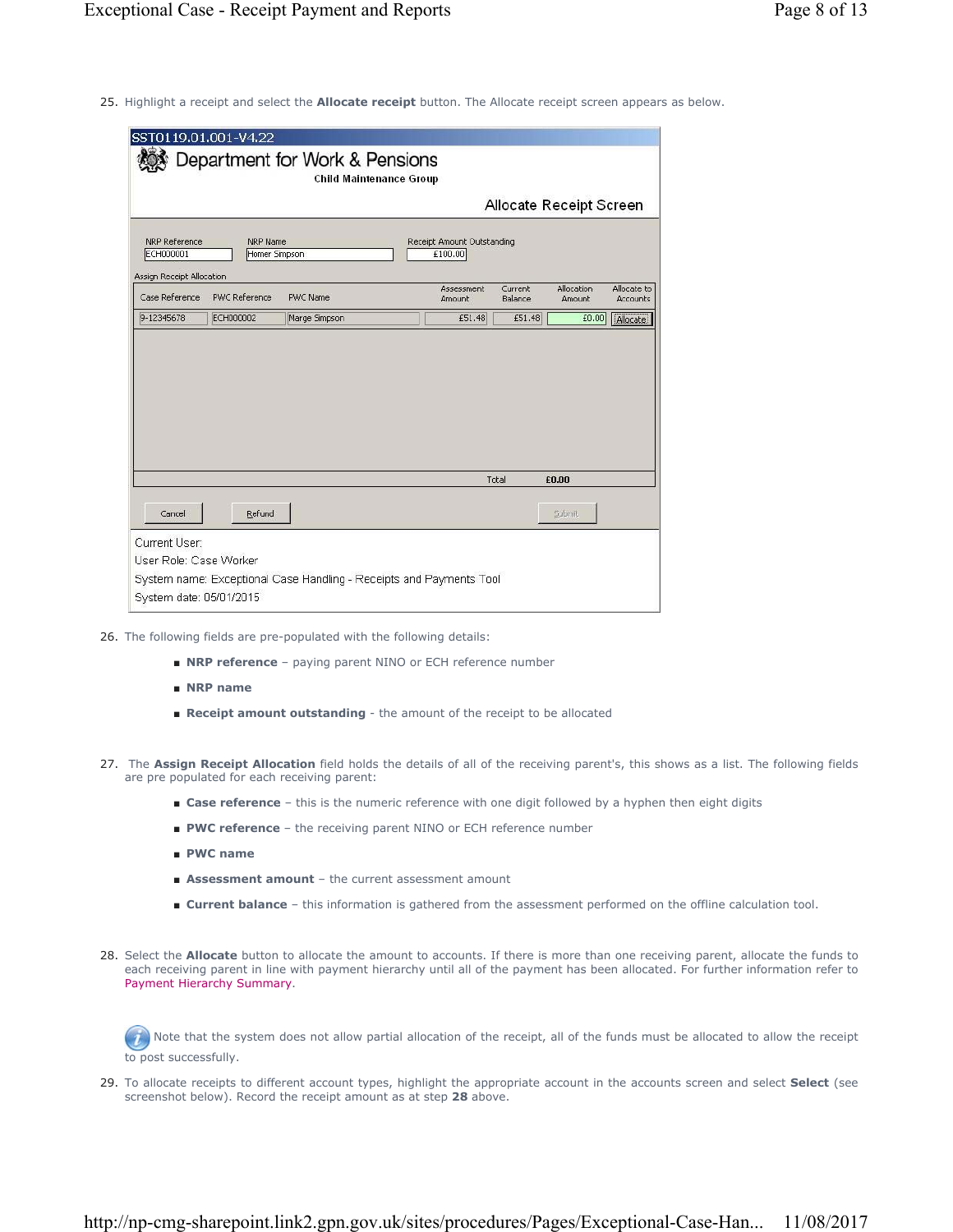| <b>frmAccountAllocation: Form</b>                      |                                 | Department for Work & Pensions<br><b>Child Maintenance Group</b> |          |
|--------------------------------------------------------|---------------------------------|------------------------------------------------------------------|----------|
|                                                        |                                 |                                                                  | Accounts |
| Case Reference<br>-9999990                             | <b>PWC Name</b><br>Arnold Baker | <b>Receipt Amount Outstanding</b>                                | £100.00  |
| Available accounts<br>Account type                     |                                 | Priority                                                         |          |
| On Going Maintenance<br>On Going Maintenance - Arrears |                                 | $\overline{7}$<br>19                                             | Select   |
|                                                        |                                 |                                                                  | Adjust   |
|                                                        |                                 |                                                                  |          |
|                                                        |                                 |                                                                  |          |
|                                                        |                                 |                                                                  |          |
|                                                        |                                 |                                                                  |          |
| $\left  \cdot \right $                                 |                                 | $\mathbf{E}$                                                     |          |
|                                                        |                                 |                                                                  | Return   |
|                                                        |                                 |                                                                  |          |
|                                                        |                                 |                                                                  |          |
|                                                        |                                 |                                                                  |          |
|                                                        |                                 |                                                                  |          |

30. Once all the funds have been allocated, select the Submit button (see screenshot at step 25), this saves the allocation, sets an **Awaiting Payment** status for the funds within the system and removes the receipt from the **Allocate Receipts List screen**. (see screenshot at step 23)

The **Awaiting Payment** status allows the system to identify receipts that have been successfully allocated to the cases when the payment files are generated at the end of the day.

31. Complete steps 23-30 until all of the receipts have been cleared from the Allocate Receipts List screen, once complete, select **Cancel** to close this.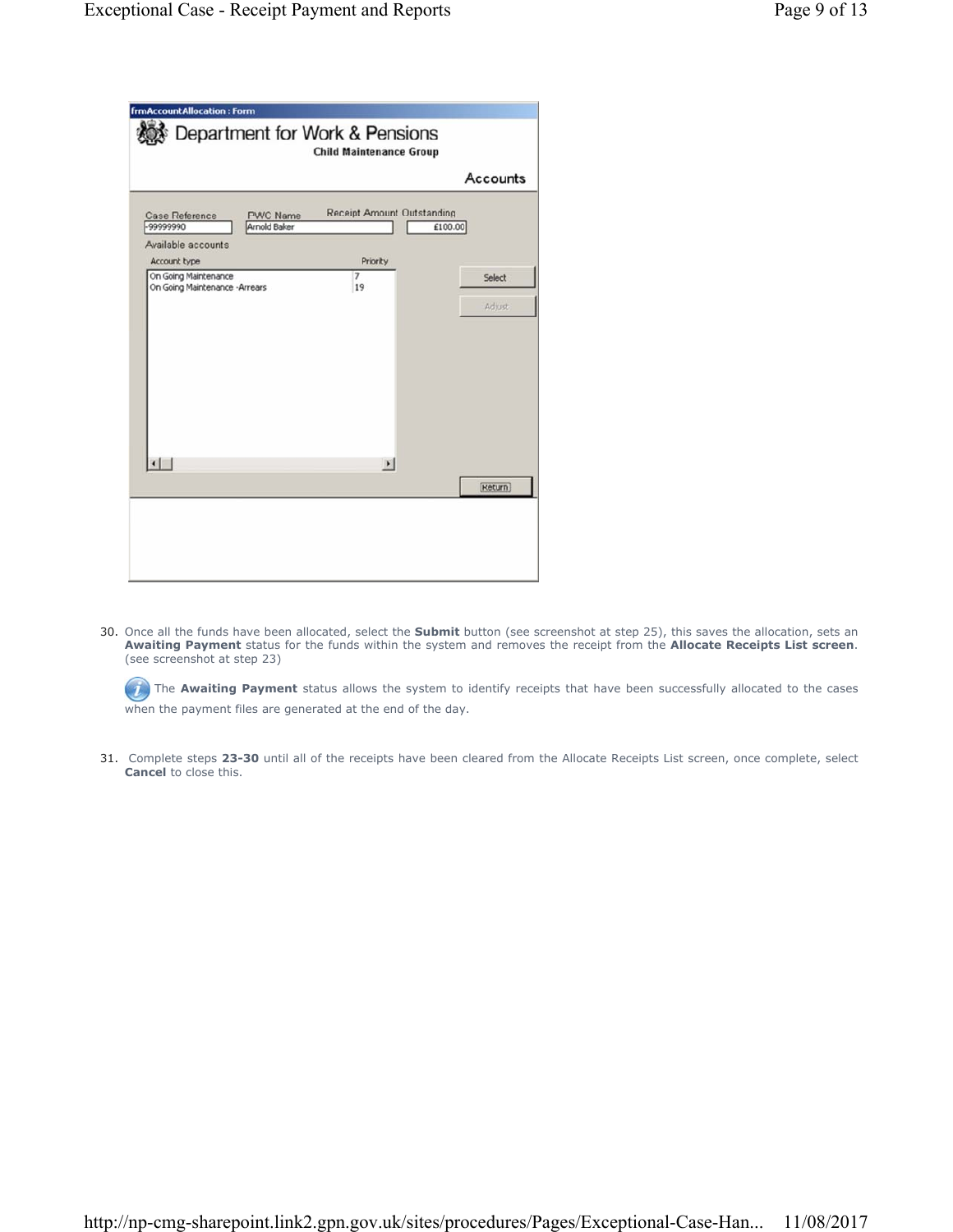### **Adding new adjustments**

32. From the list of account types displayed, highlight the appropriate account type and select **adjust**.

|                                                       |                                 |                                   | Accounts      |
|-------------------------------------------------------|---------------------------------|-----------------------------------|---------------|
| Case Reference<br>-99999990                           | <b>PWC Name</b><br>Arnold Baker | <b>Receipt Amount Outstanding</b> | £100.00       |
| Available accounts<br>Account type                    |                                 | Priority                          |               |
| On Going Maintenance<br>On Going Maintenance -Arrears |                                 | $\overline{\phantom{a}}$<br>19    | Select        |
|                                                       |                                 |                                   | <b>Adjust</b> |
|                                                       |                                 |                                   |               |
|                                                       |                                 |                                   |               |
|                                                       |                                 |                                   |               |
|                                                       |                                 |                                   |               |
|                                                       |                                 |                                   |               |
|                                                       |                                 |                                   |               |
| $\lnot$                                               |                                 | $\mathbf{E}$                      |               |
|                                                       |                                 |                                   | Return        |

- 33. The account input screen is displayed (see screenshot at step 18). Select the reason for adjustment from the drop down menu (if write off or suspend is selected a further reason is requested).
- 34. Enter the amount in the adjustment amount field and select submit for both the Receiving Parent and Paying Parent screens to save details. A confirmation message is displayed.

If no balance exists, no adjustment can be made. Repeat this for all appropriate accounts.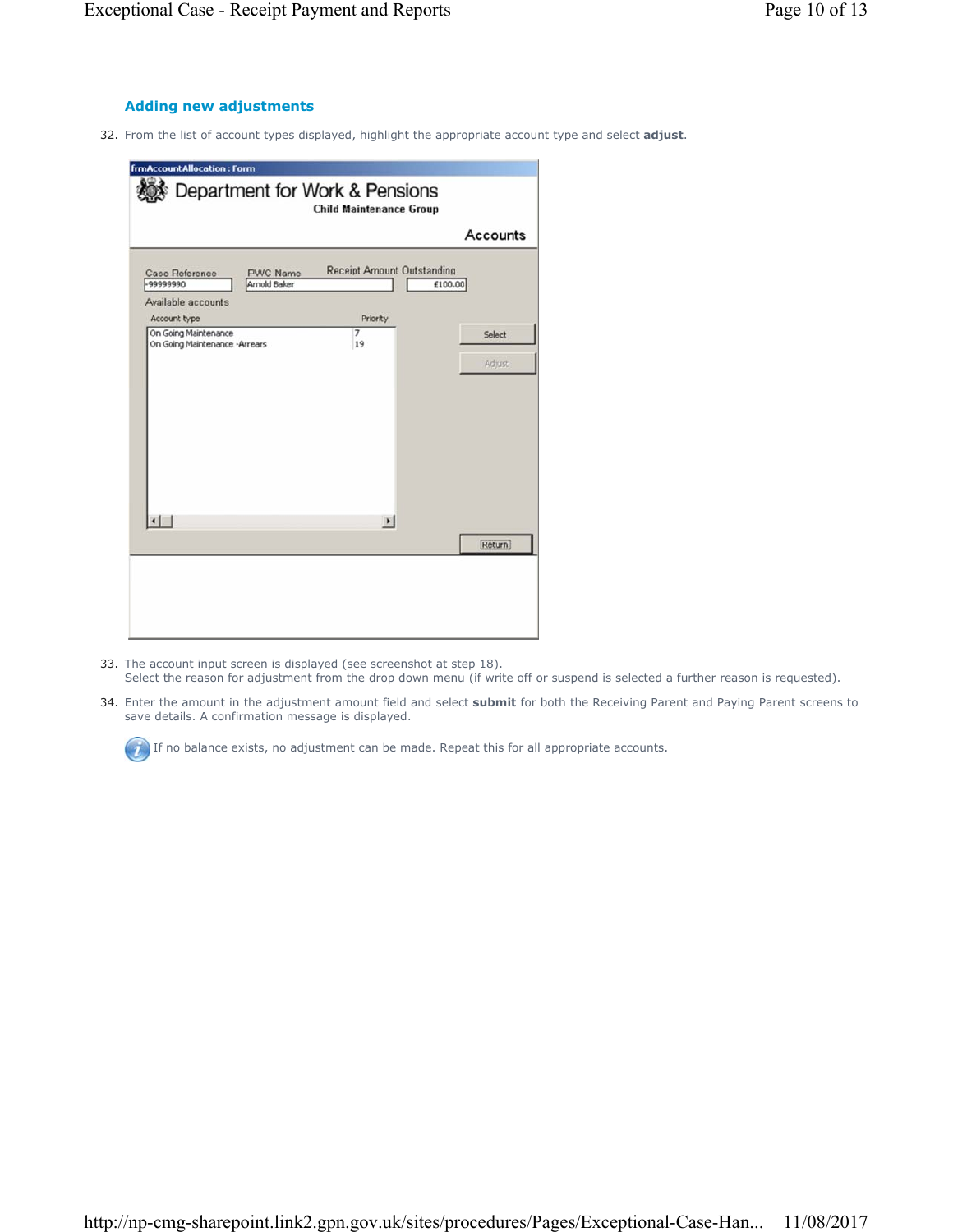|                                            | E New adjustment for case 1-11111111 |                 | × |
|--------------------------------------------|--------------------------------------|-----------------|---|
| Case Reference                             | PWC Name                             |                 |   |
| -99999990                                  | Arnold Baker                         |                 |   |
| <b>Account Name</b>                        |                                      | Current balance |   |
| <b>LO-LSDO Arrears</b>                     |                                      | £0.00           |   |
| Reason for adjustment<br>Adjustment amount | Cancel<br>Submit                     | $\bullet$       |   |
| <b>History of adjustments</b>              |                                      |                 |   |
| Reason                                     | Date<br>Amount                       | <b>UsedD</b>    |   |
| Write Off                                  | 15/05/2013 12:28:39<br>$-£410.00$    | 76834403        |   |
|                                            |                                      |                 |   |
|                                            |                                      |                 |   |
|                                            |                                      |                 |   |
|                                            |                                      |                 |   |
|                                            |                                      |                 |   |
|                                            |                                      |                 |   |
|                                            |                                      |                 |   |
|                                            |                                      |                 |   |
|                                            |                                      |                 |   |
|                                            |                                      |                 |   |
|                                            |                                      |                 |   |

# **Create payment file**

35. On a daily basis, a team member with system administrator access is required to create two payment files within the system to pay the funds that have been allocated. One file for GB and one for NI.



Log on to the system as administrator from the dropdown on the login screen.

- 36. From the main menu select **Administrator Menu** and **Create Payment File**.
- 37. The payment file generates and is saved to a specified shared folder with the following filename: "GB\_Exceptional\_Case\_Payments\_File" & Julian date &\_HH:MM:SS & ".csv"



The file name for the NI payment file will begin with NI.

38. Once the payment file is created, the **Status** of each payment changes from **Awaiting Payment** to **Paid**.

This is the last action performed by the exceptional case handling team. The managing exceptions team will access the payment file and make a BACS payment through HSBCnet to issue the payments. For further information refer to Exceptional Case – BACS Payment.

# **Accounting reports**

There are five reports available for an administrator to generate. Certain reports are required on a daily basis to aid with accounting and reconciliation.

Log on to the system as **Administrator**, from the main menu select **Administrator Menu** and **Generate Accounting**  39. **Reports**, the following screen appears.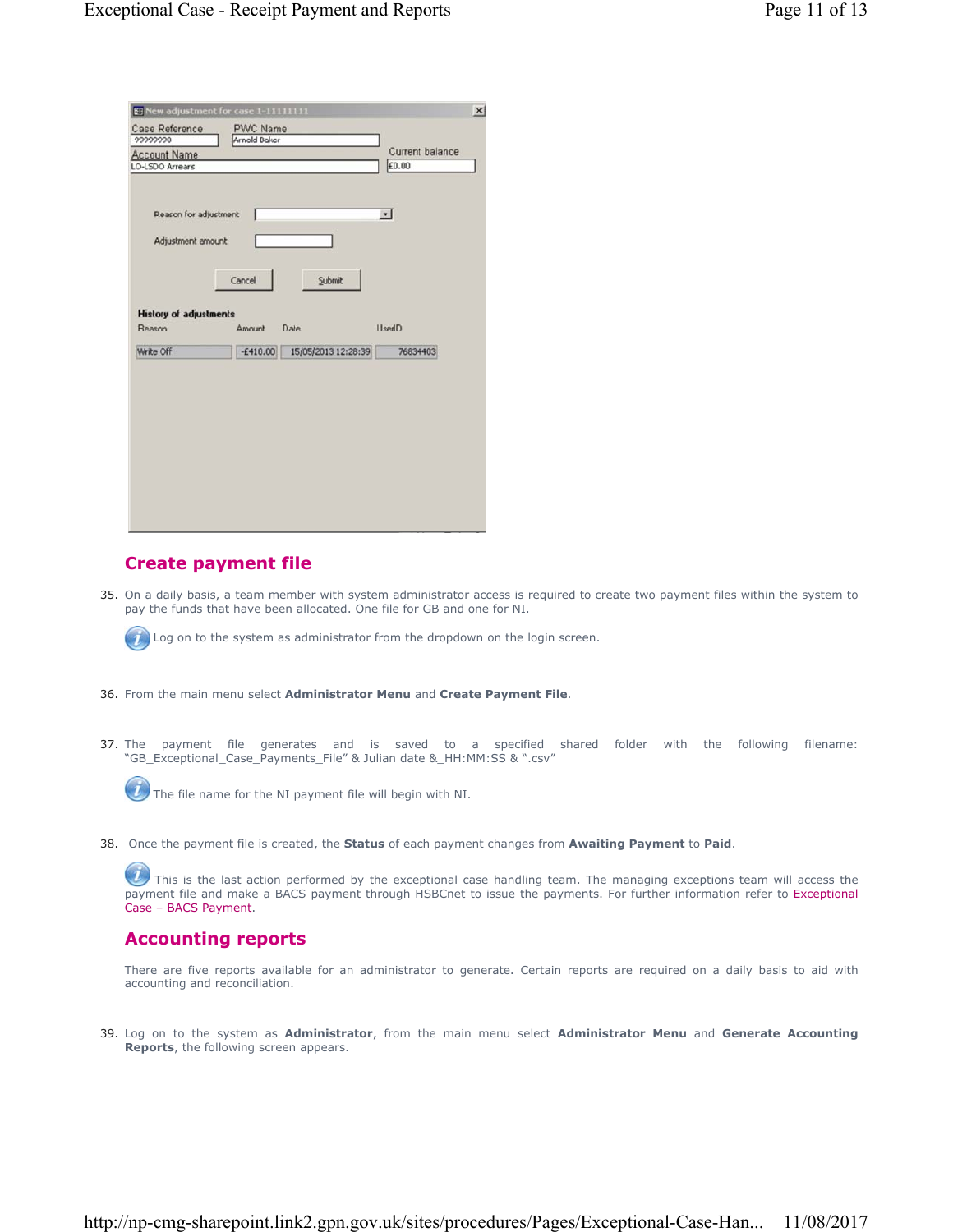| Group                                                                                                 | Generate Accounting Reports screen                                                                                                                                                                               |
|-------------------------------------------------------------------------------------------------------|------------------------------------------------------------------------------------------------------------------------------------------------------------------------------------------------------------------|
| Report options<br>Generate all reports<br>G<br>Generate individual reports<br>ø<br>Input Report Date: | F Generate current accruals report<br>匪<br>Generate current debt position report<br>□ Generate unallocated receipts report<br>Generate daily assigned receipts report<br>Filiconerate daily payments made report |
| Generate Reports                                                                                      | Close                                                                                                                                                                                                            |
| Current User: 76834403 - Chris Bowler<br>Administrator                                                |                                                                                                                                                                                                                  |
| Exceptional Case Handling - receipts and Payments tool                                                |                                                                                                                                                                                                                  |
| 22/10/2012                                                                                            |                                                                                                                                                                                                                  |

- 40. In the **Report Options** field, choose **Generate all reports** or **Generate individual reports**.
- 41. The five types of reports available are:
	- Generate current accruals report
	- Generate current debt position report
	- Generate unallocated receipts report
	- Generate daily assigned receipts report
	- Generate daily payments made report
- 42. To generate the two current position reports enter a reporting date from the past. This will create a report using the criteria that all relevant assessments and receipts are earlier than, or equal to the date entered.
- 43. The unallocated receipts report produces details of all receipts with an **Awaiting Payment** status at the point the report is generated.
- 44. Daily reports are generated for the last full working day using the criteria that all creation dates of receipts or payments are equal to the date of the last full working day.

Once the relevant reports have been selected, select **Generate reports**.

- When the reports have generated, these are automatically saved in a designated folder with the relevant report name and date, 45. e.g. 'Current\_AccrualsReport\_2012.10.22\_15:45:33'
- 46. The Exceptional case handling team (ECHT) use these reports to issue the payments.

# **Close case (for reload onto CMS2012)**

Where a case is to be closed for reload onto CMS2012, go to the case details screen; select the close case button, the following 47. dialogue box displays: